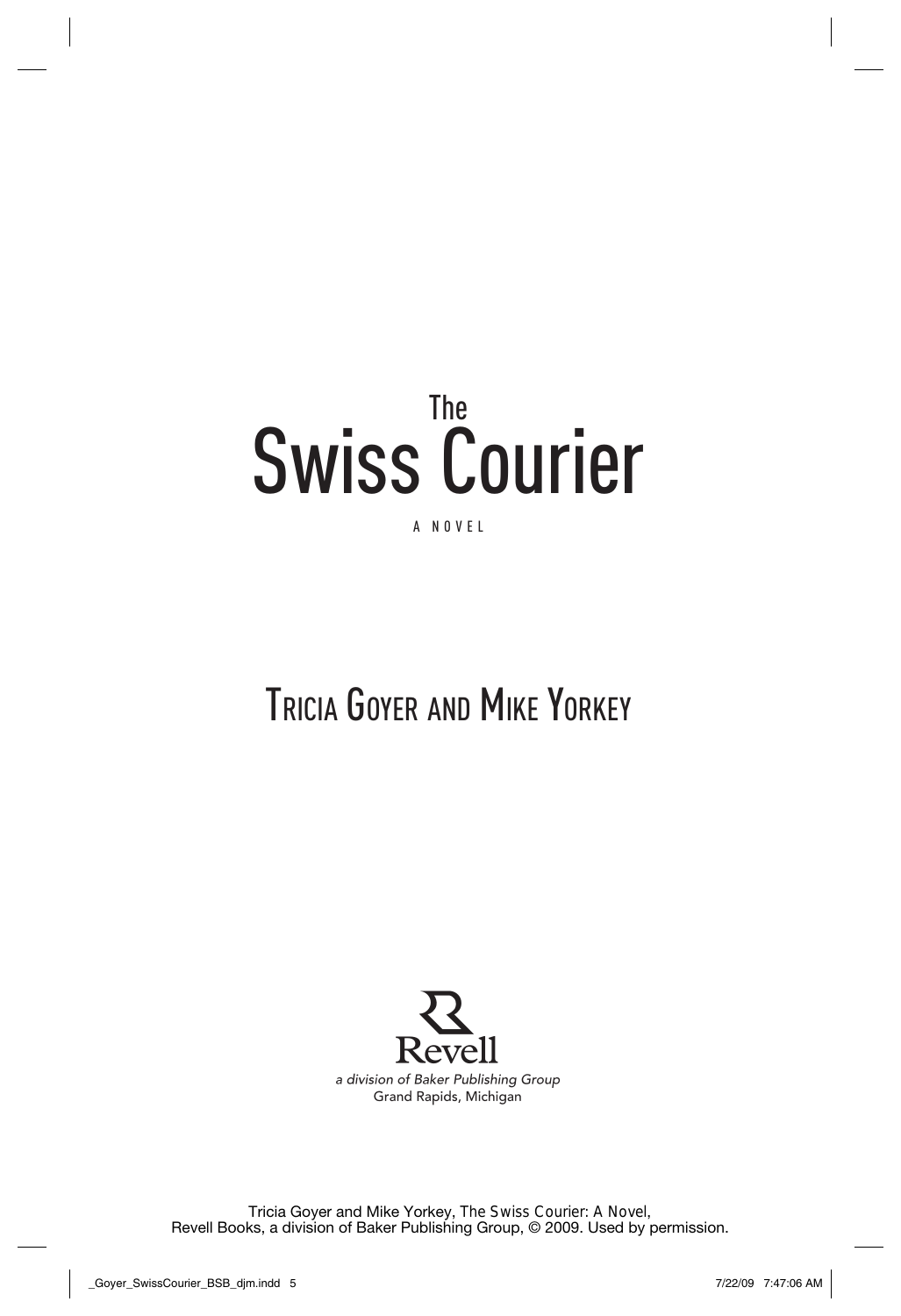© 2009 by Tricia Goyer and Mike Yorkey

Published by Revell a division of Baker Publishing Group P.O. Box 6287, Grand Rapids, MI 49516-6287 www.revellbooks.com

Printed in the United States of America

All rights reserved. No part of this publication may be reproduced, stored in a retrieval system, or transmitted in any form or by any means—for example, electronic, photocopy, recording—without the prior written permission of the publisher. The only exception is brief quotations in printed reviews.

Library of Congress Cataloging-in-Publication Data Goyer, Tricia. The Swiss courier : a novel / Tricia Goyer and Mike Yorkey. p. cm. ISBN 978-0-8007-3336-0 (pbk.) 1. Women intelligence officers—Fiction. 2. Nuclear physicists—Fiction. 3. World War, 1939–1945—Switzerland—Fiction. I. Yorkey, Mike. II. Title. PS3607.O94S85 2009 813 .6—dc22 2009022229

Scripture is taken from the King James Version of the Bible.

This is a work of historical fiction; the appearances of certain historical figures is therefore inevitable. Names, characters, places, and incidents are the product of the authors' imagination or are used fictitiously. Any resemblance to actual persons, living or dead, is coincidental.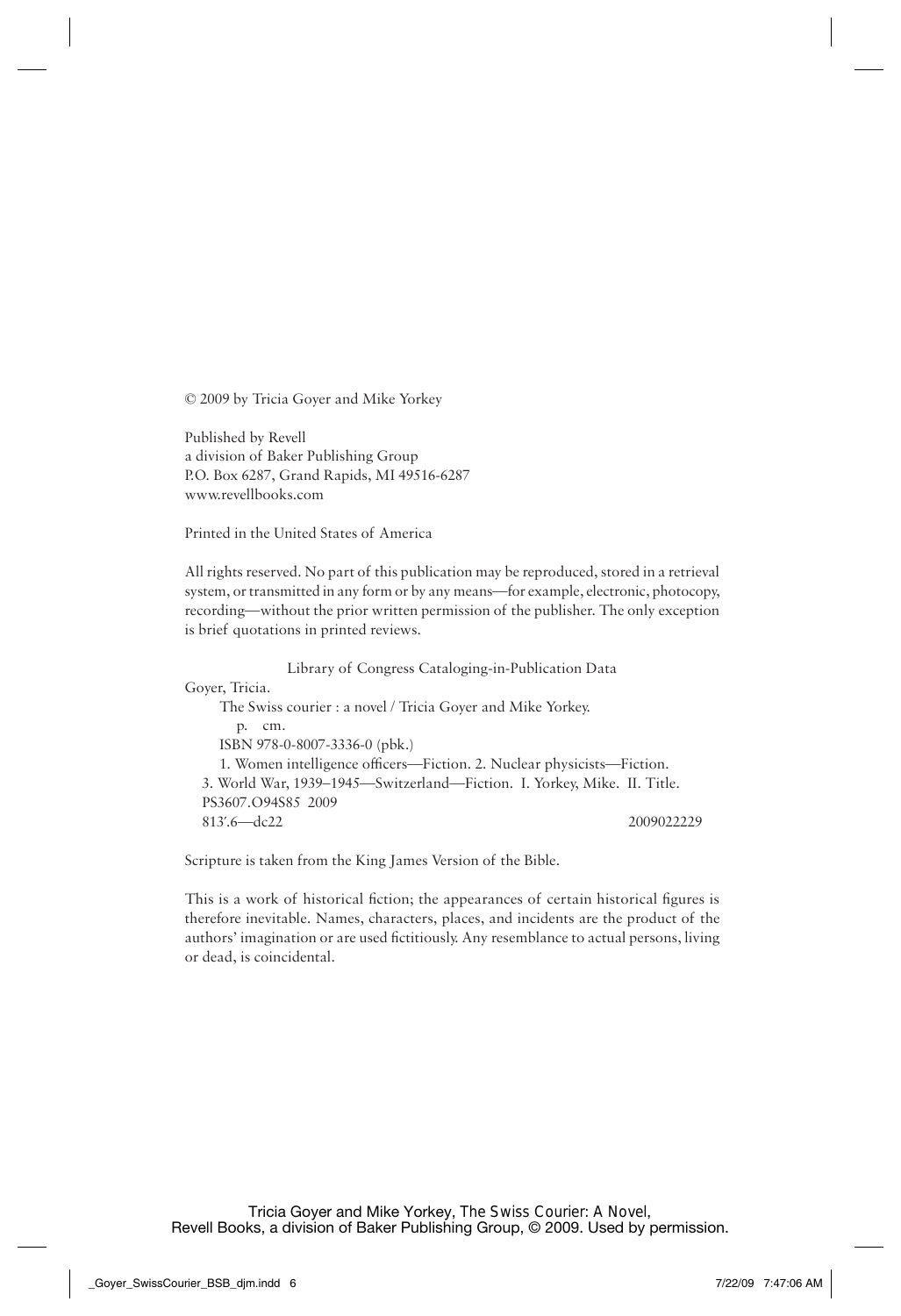## To the Reader

In the early afternoon of July 20, 1944, Colonel Claus Graf von Stauffenberg confidently lugged a sturdy briefcase into *Wolfsschanze*—Wolf's Lair—the East Prussian redoubt of Adolf Hitler. Inside the black briefcase, a small but powerful bomb ticked away, counting down the minutes to *der Führer*'s demise.

Several generals involved in the assassination plot arranged to have Stauffenberg invited to a routine staff meeting with Hitler and two dozen officers. The one o'clock conference was held in the map room of Wolfsschanze's cement-lined underground bunker.

Stauffenberg quietly entered the conference a bit tardy and managed to get close to Hitler by claiming he was hard of hearing. While poring over detailed topological maps of the Eastern Front's war theater, the colonel unobtrusively set the briefcase underneath the heavy oak table near Hitler's legs. After waiting for an appropriate amount of time, Stauffenberg excused himself and quietly exited the claustrophobic bunker, saying he had to place an urgent call to Berlin. When a Wehrmacht officer noticed the bulky briefcase was in his way, he inconspicuously moved it away from Hitler, placing it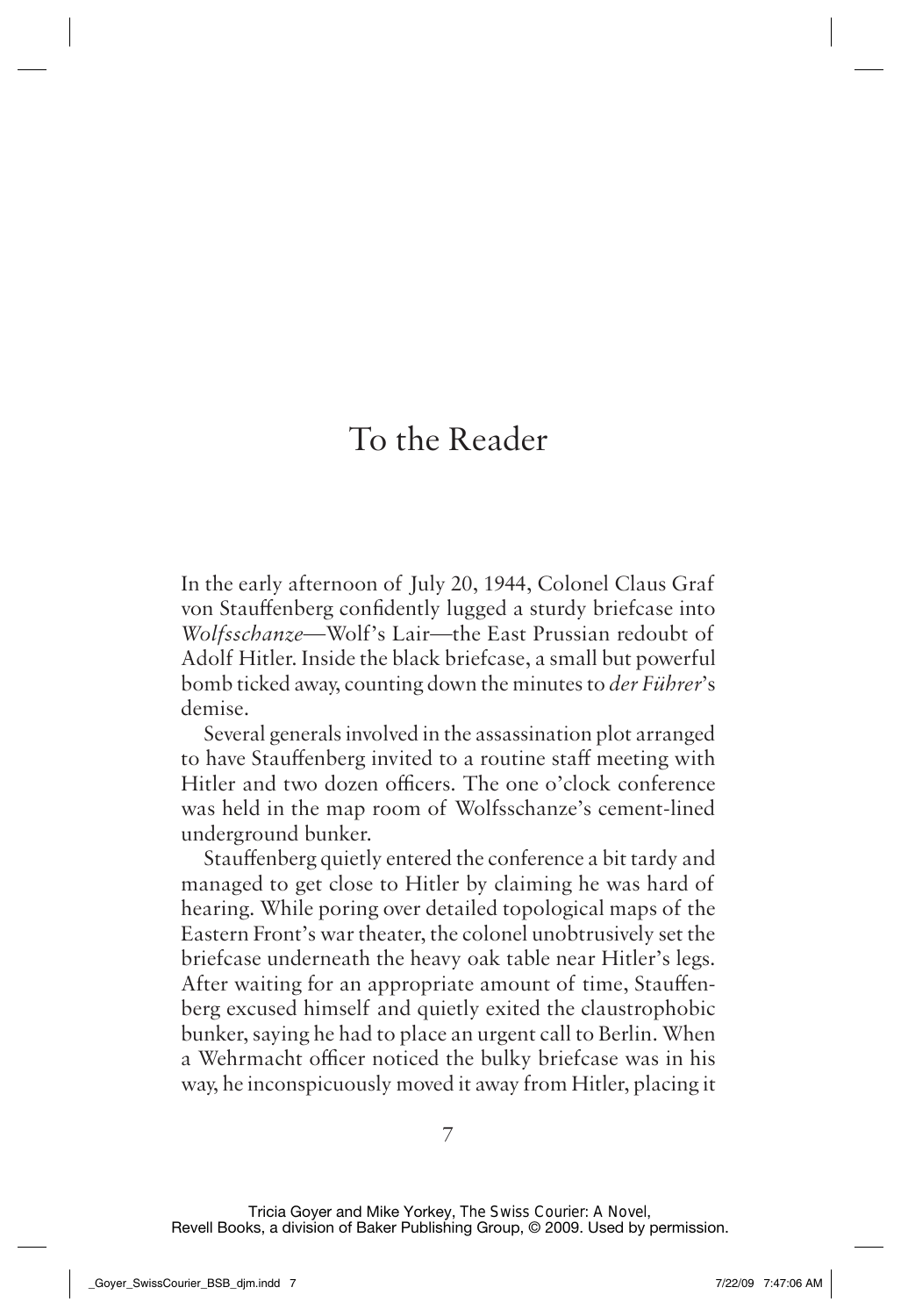behind the other substantial oak support. That simple event turned the tide of history.

Moments later, a terrific explosion catapulted one officer to the ceiling, ripped off the legs of others, and killed four soldiers instantly. Although the main force of the blast was directed away from Hitler, the German leader nonetheless suffered burst eardrums, burned hair, and a wounded arm. He was in shock but still alive—and unhinged for revenge.

Stauffenberg, believing Hitler was dead, leaped into a staff car with his aide Werner von Haeften. They talked their way out of the Wolfsschanze compound and made a dash for a nearby airfield, where they flew back to Berlin in a Heinkel He 111. When news got out that Hitler had survived, Stauffenberg and three other conspirators were quickly tracked down, captured, and executed at midnight by a makeshift firing squad.

An enraged Hitler did not stop there to satisfy his bloodlust. For the next month and a half, he instigated a bloody purge, resulting in the execution of dozens of plotters and hundreds of others remotely involved in the assassination coup. The Gestapo, no doubt acting under Hitler's orders, treated the failed attempt on the Führer's life as a pretext for arresting 5,000 opponents of the Third Reich, many of whom were imprisoned and tortured.

What many people do not know is that Hitler's manhunt would dramatically alter the development of a secret weapon that could turn the tide of the war for Nazi Germany—the atomic bomb.

This is that story . . .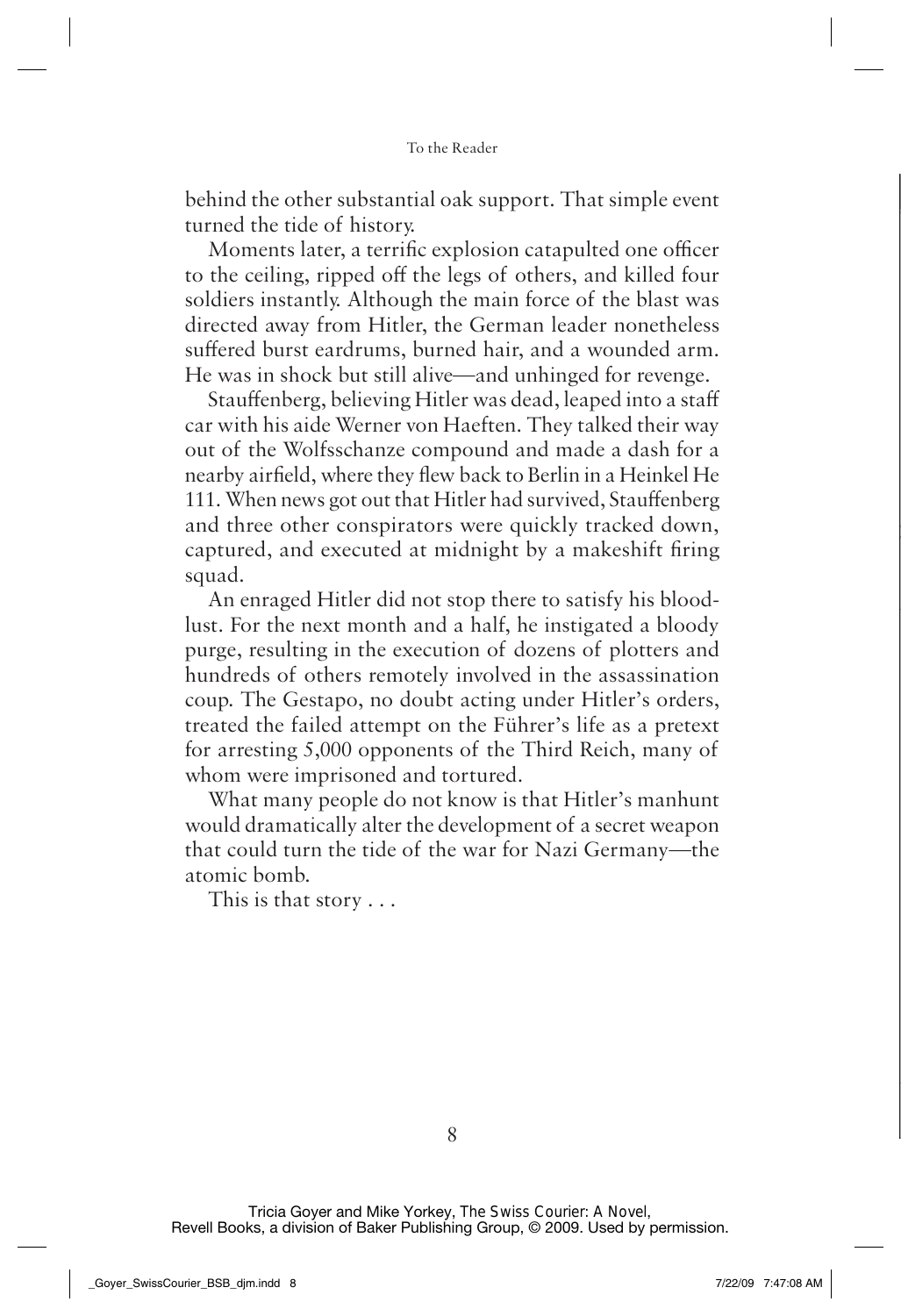### List of Major Characters

(in order of appearance)

- **Jean-Pierre:** a Swiss male in his twenties who participates in underground activities in Germany and Switzerland.
- **Gabi Mueller:** the twenty-four-year-old daughter of an American father and Swiss mother working in the translation pool at the Basel office of the OSS (Office of Strategic Services), the American intelligence-gathering operation in Switzerland during World War II and the forerunner of the CIA (Central Intelligence Organization).
- **Ernst Mueller:** Born in New Glarus, Wisconsin, to Swiss parents, Ernst met his wife-to-be, Thea, at a missionary conference. They married and have three children: Gabi and the twins, Andreas and Willy. They live in Riehen, Switzerland, just across the border from Germany. A furniture maker by trade, he is also a part-time pastor of a "free" church in Switzerland.
- **Thea Mueller:** A native of Switzerland, she is Gabi's mother and a full-time homemaker.

Tricia Goyer and Mike Yorkey, *The Swiss Courier: A Novel*, Revell Books, a division of Baker Publishing Group, © 2009. Used by permission.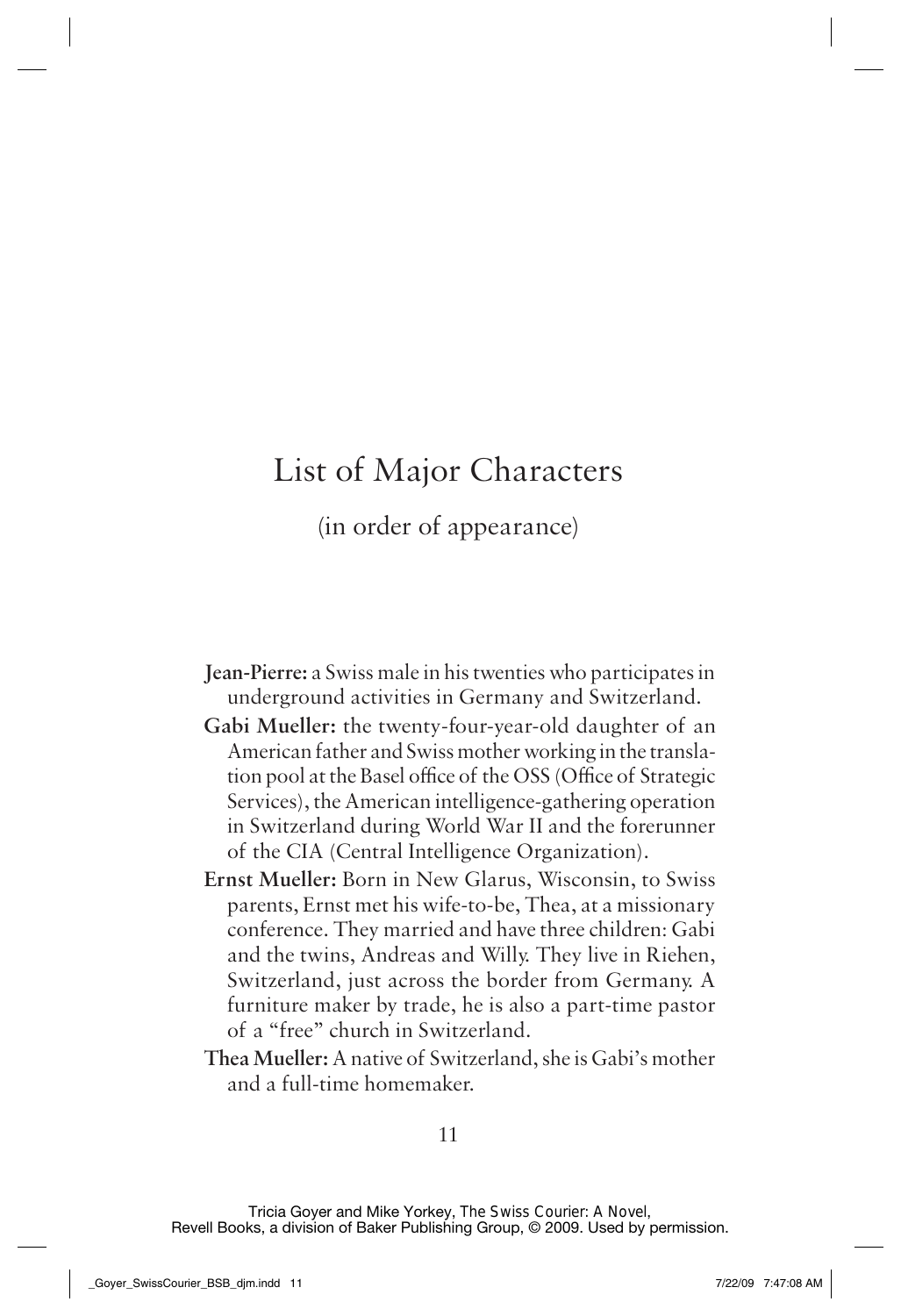- **Dieter Baumann:** a Swiss in his late twenties who's working for the Americans at the OSS office in Basel, where he is in charge of operations.
- **Allen Dulles:** the American spymaster who opened the Office of Strategic Services (OSS) bureau in neutral Switzerland in 1942 to collect information on Nazi Germany and run a spy network. He runs his nascent espionage network from Bern, the Swiss capital.
- **Sturmbannführer Bruno Kassler:** the fast-rising head of the Gestapo Regional Headquarters in Heidelberg, Germany, where he established a reputation as a fierce hunter of Jews.
- **Corporal Benjamin Becker:** the young aide-de-camp for Bruno Kassler.
- **Reichsführer Heinrich Himmler:** the feared chief of the Gestapo, the secret police of the Nazi regime.
- **Werner Heisenberg:** A winner of the 1932 Nobel Prize for his discoveries in quantum physics, Dr. Heisenberg was in charge of the research program behind the construction of an atomic bomb at the University of Heidelberg.
- **Joseph Engel:** a twenty-seven-year-old physicist working under Professor Heisenberg at the University of Heidelberg.
- **Eric Hofstadler:** a Swiss dairy farmer in his mid-twenties who's in love with Gabi Mueller.
- **Captain Bill Palmer:** a U.S. Army Air Corps pilot who managed to land his damaged B-24 Liberator in Switzerland instead of being shot down over Germany. He is being interned with other American and British pilots in Davos, away from the population centers and high up in the Alps.
- **Andreas and Willy Mueller:** the younger twin brothers of Gabi and guards at the internment camp for American and British pilots in Davos because of their fluency in English.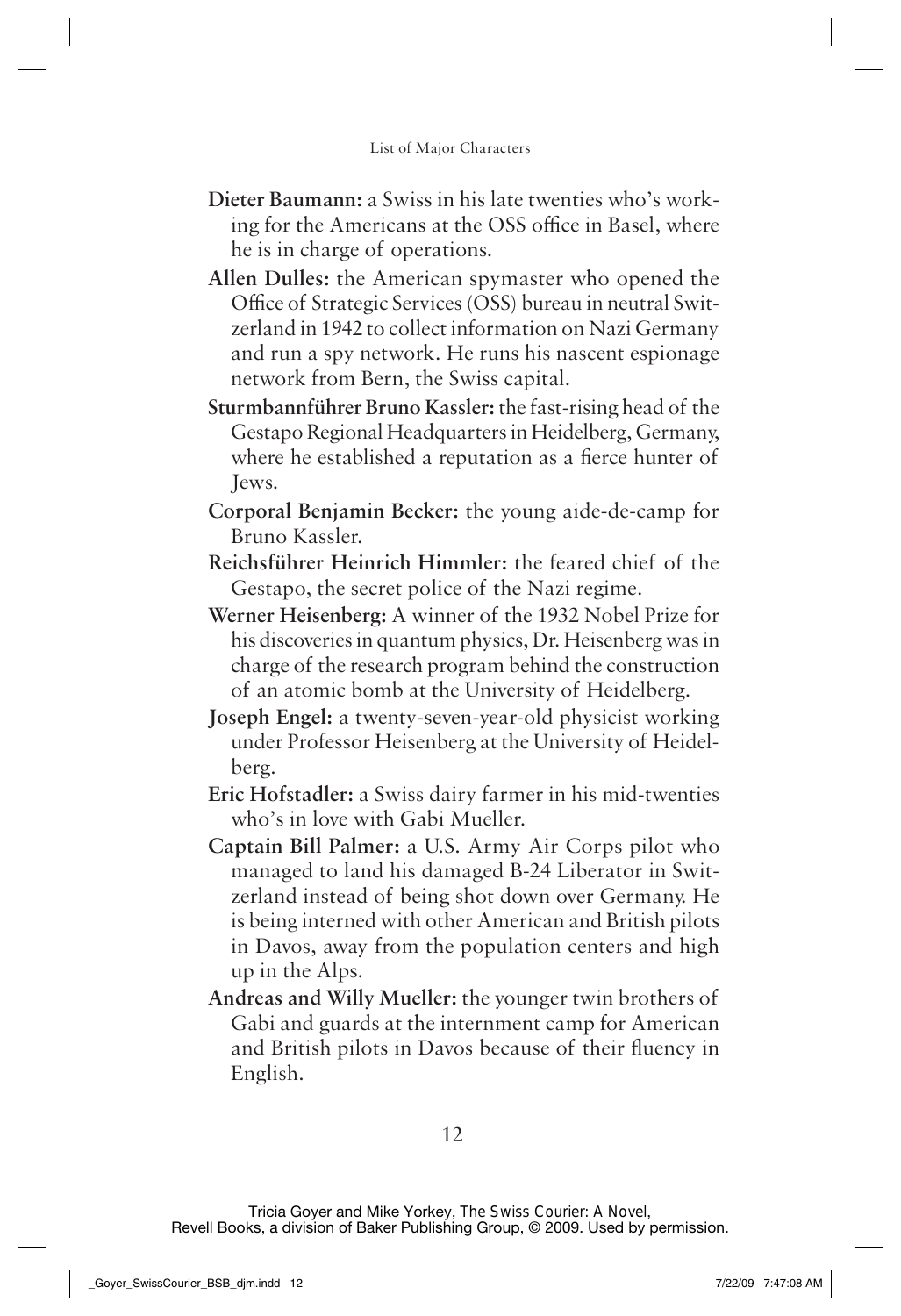```
Waldshut, Germany
Saturday, July 29, 1944
4 p.m.
```
He hoped his accent wouldn't give him away.

The young Swiss kept his head down as he sauntered beneath the frescoed archways that ringed the town square of Waldshut, an attractive border town in the foothills of the southern Schwarzwald. He hopped over a foot-wide, waterfilled trench that ran through the middle of the cobblestone square and furtively glanced behind to see if anyone had detected his presence.

1

Even though Switzerland lay just a kilometer or two away across the Rhine River, the youthful operative realized he no longer breathed free air. Though he felt horribly exposed—as if he were marching down Berlin's Kurfürstendamm screaming anti-Nazi slogans—he willed himself to remain confident. His part was a small but vital piece of the larger war effort. Yes, he risked his life, but he was not alone in his passion.

A day's drive away, American tanks drove for the heart of Paris—and quickened French hearts for *libération*. Far closer, Nazi reprisals thinned the ranks of his fellow resisters. The young man shuddered at the thought of being captured, lined up against a wall, and hearing the *click-click* of a safety being unlatched from a Nazi machine gun. Still, his legs propelled him on.

Earlier that morning, he'd introduced himself as Jean-Pierre to members of an underground cell. The French Resis-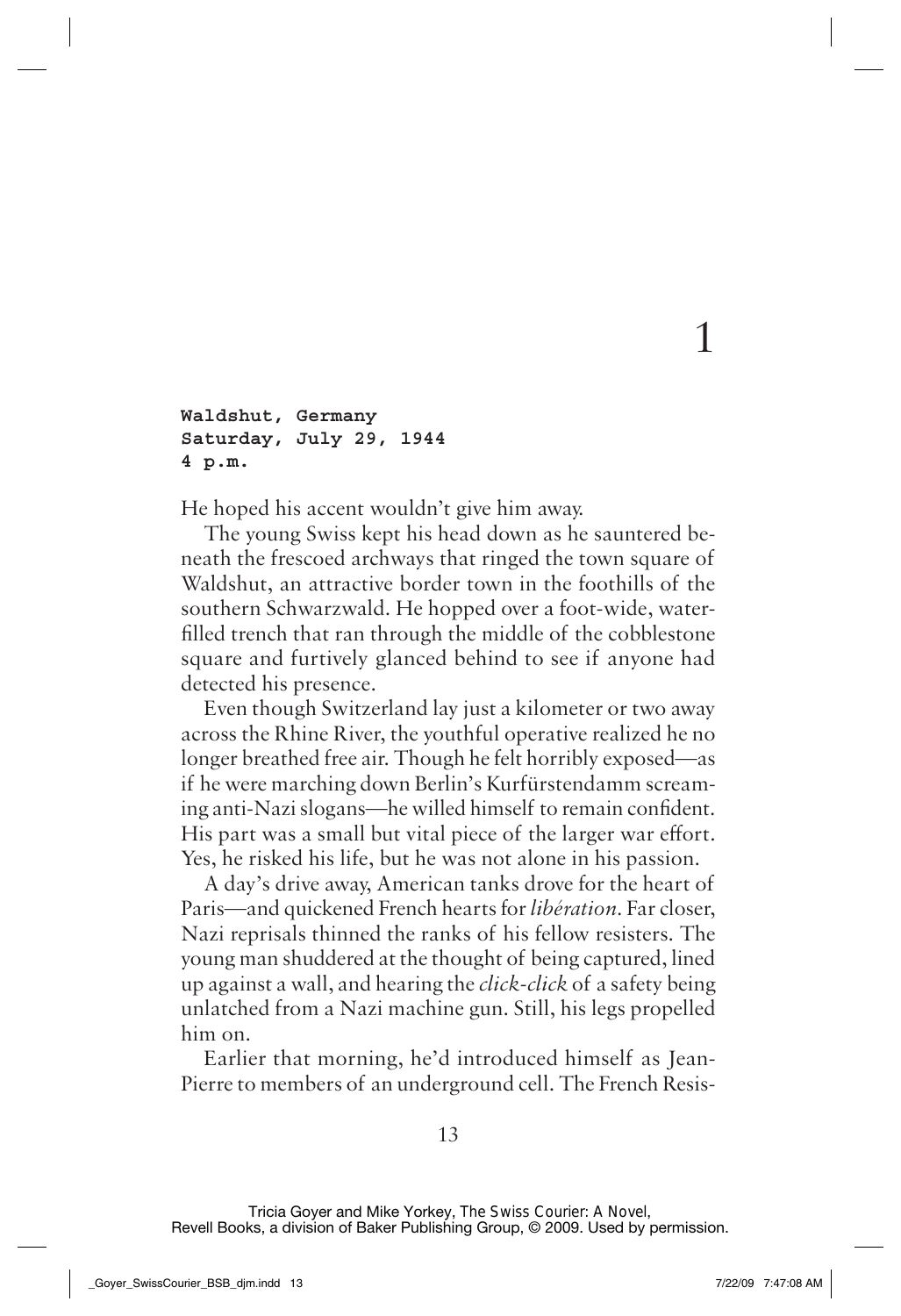tance had recently stepped up their acts of sabotage after the Allies broke out of the Normandy beachhead two weeks earlier, and they'd all taken *nom de guerres* in their honor.

Inside the pocket of his leather jacket, Jean-Pierre's right hand formed a claw around a Mauser C96 semiautomatic pistol. His grip tightened, as if squeezing the gun's metallic profile would reduce the tension building in his chest. The last few minutes before an operation always came to this.

His senses peaked as he took in the sights and sounds around him. At one end of the town square, a pair of disheveled older women complained to a local farmer about the fingerling size of the potato crop. A horse-drawn carriage, transporting four galvanized tin milk containers, rumbled by while a young newsboy screamed out, *"Nachrichten!"*

The boy's right hand waved day-old copies of the *Badische Zeitung* from Freiburg, eighty kilometers to the northwest. Jean-Pierre didn't need to read the newspaper to know that more men and women were losing their lives by the minute due to the reprisals of a madman.

Though the planned mission had been analyzed from every angle, there were always uncertain factors that would affect not only the outcome of the mission but who among them would live. Or die.

Their task was to rescue a half-dozen men arrested by local authorities following the assassination attempt on Reichskanzler Adolf Hitler. If things went as Jean-Pierre hoped, the men would soon be free from the Nazis' clutches. If not, the captives' fate included an overnight trip to Berlin, via a cattle car, where they would be transported to Gestapo headquarters on Prinz-Albrecht-Strasse 8. The men would be questioned—tortured if they weren't immediately forthcoming—until names, dates, and places gushed as freely as the blood spilling upon the cold, unyielding concrete floor.

Not that revealing any secrets would save their lives. When the last bit of information had been wrung from their minds, they'd be marched against a blood-spattered wall or to the

Tricia Goyer and Mike Yorkey, *The Swiss Courier: A Novel*, Revell Books, a division of Baker Publishing Group, © 2009. Used by permission.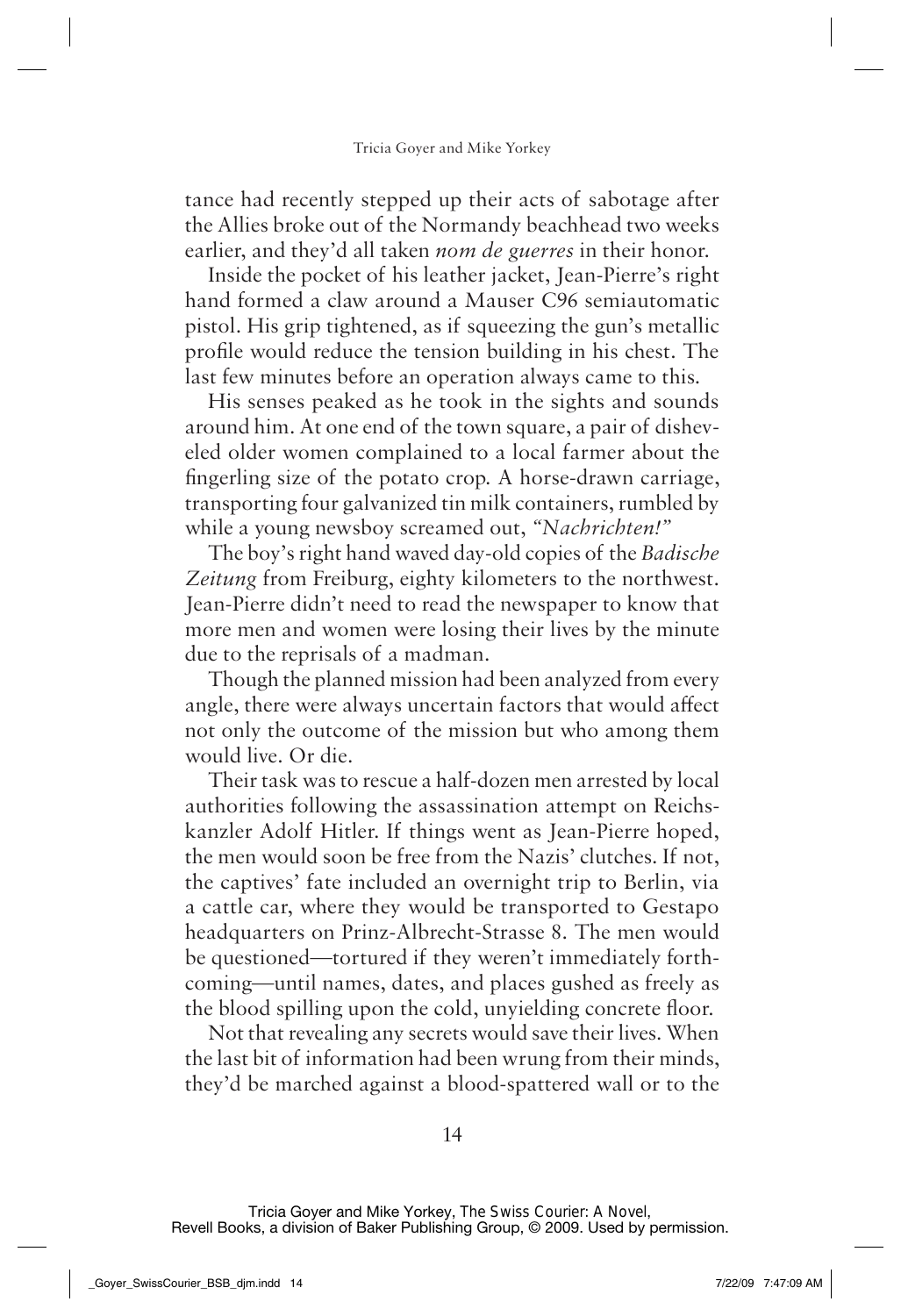gallows equipped with well-stretched hemp rope. *May God have mercy on their souls.*

Jean-Pierre willed himself to stop thinking pessimistically. He glanced at his watch—a pricey Hanhart favored by Luftwaffe pilots. His own Swiss-made Breitling had been tucked inside a wooden box on his nightstand back home, where he had also left a handwritten letter. A love note, actually, to a woman who had captured his heart—just in case he never returned. But this was a time for war, not love. And he had to keep reminding himself of that.

Jean-Pierre slowed his gait as he left the town square and approached the town's major intersection. As he had been advised, a uniformed woman—her left arm ringed with a red armband and black swastika—directed traffic with a whistle and an attitude.

She was like no traffic cop he'd ever seen. Her full lips were colored with red lipstick. Black hair tumbled upon the shoulder epaulettes of the *Verkehrskontrolle*'s gray-green uniform*.* She wielded a silver-toned baton, directing a rambling assortment of horse-drawn carriages, battered sedans, and hulking military vehicles jockeying for the right of way. She looked no older than twenty-five, yet acted like she owned the real estate beneath her feet. Jean-Pierre couldn't help but let his lips curl up in a slight grin, knowing what was to come.

"*Entschuldigung, wo ist das Gemeindehaus?*" a voice said beside him. Jean-Pierre turned to the rotund businessman in the fedora and summer business suit asking for directions to City Hall.

"*Ich bin nicht sicher.*" He shrugged and was about to fashion another excuse when a military transport truck turned a corner two blocks away, approaching in their direction.

"*Es tut mir Leid.*" With a wave, Jean-Pierre excused himself and sprinted toward the uniformed traffic officer. In one quick motion, his Mauser was drawn.

He didn't break stride as he tackled the uniformed woman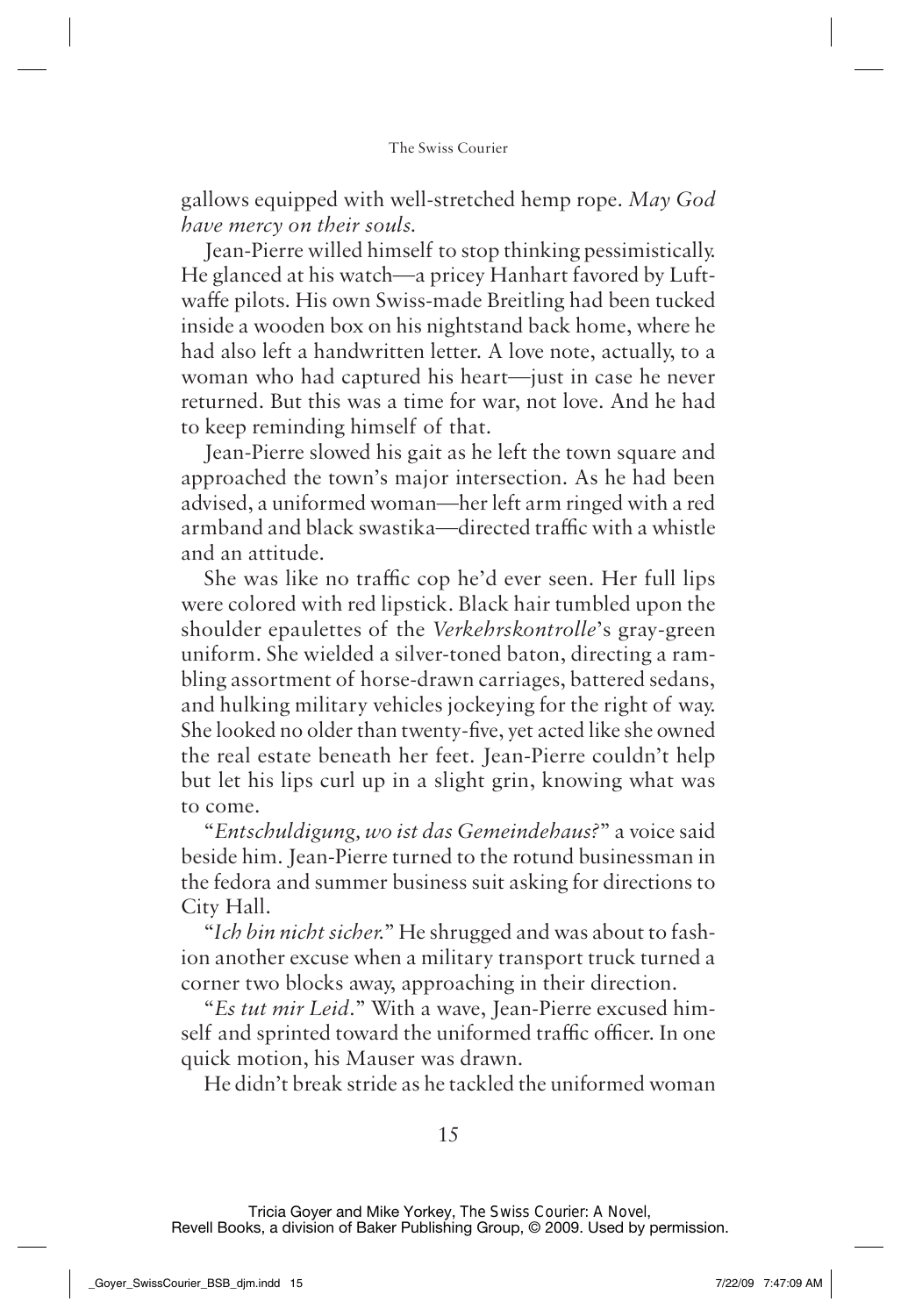to the ground. Her scream blasted his ear, and more cries from onlookers chimed in.

Jean-Pierre straddled the frightened traffic officer and pressed the barrel of his pistol into her forehead. Her shrieking immediately ceased.

"Don't move, and nothing will happen to you."

Jean-Pierre glanced up as he heard the mud-caked transport truck skid to a stop fifty meters from them.

A Wehrmacht soldier hopped out. *"Halt!"* He clumsily drew his rifle to his right shoulder.

Jean-Pierre met the soldier's eyes and rolled off the female traffic officer.

A shot rang out. The German soldier's body jerked, and a cry of pain erupted from his lips. He clutched his left chest as a rivulet of blood stained his uniform.

"Nice shot, Suzanne." Jean-Pierre jumped to his feet, glancing at the traffic cop, her stomach against the asphalt with her pistol drawn.

Suzanne rose from the ground, crouched, and aimed. Her pistol, which had been hidden in an ankle holster, was now pointed at the driver behind the windshield. The determined look in her gaze was one Jean-Pierre had come to know well.

One, two, three shots found their mark, shattering the truck's glass into shards. The driver slumped behind the wheel.

As expected, two Wehrmacht soldiers jumped out of the back of the truck and took cover behind the rear wheels. Before Jean-Pierre had a chance to take aim, shots rang out from a second-story window overlooking the intersection. The German soldiers crumbled to the cobblestone pavement in a heap.

*"Los jetzt!"* He clasped Suzanne's hand, and they sprinted to the rear of the truck. Two black-leather-coated members of their resistance group had already beaten them there. Jean-Pierre couldn't remember their names, but it didn't matter.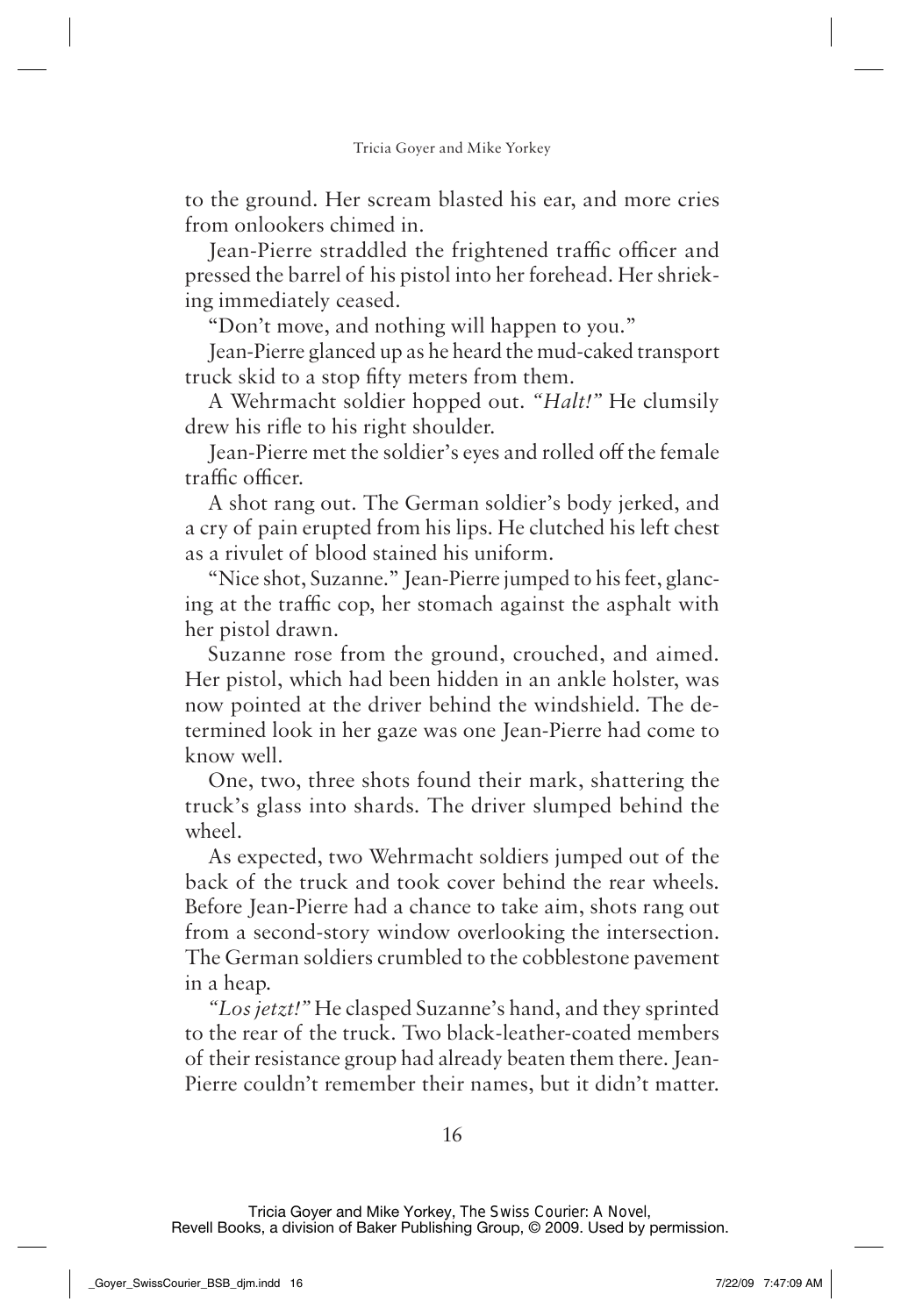What mattered was the safety of the prisoners in the truck. Jean-Pierre only hoped the contact's information had been correct.

With a deep breath, he lifted the curtain and peered into the truck. A half-dozen frightened men sat on wooden benches with hands raised. Their wide eyes and dropped jaws displayed their fear.

"Don't shoot!" one cried.

The sound of a police siren split the air.

"Everyone out!" Jean-Pierre shouted. "I'll take this one. The rest of you, go with them." He pointed the tip of his Mauser at the men in leather jackets.

The sirens increased in volume as the speeding car gobbled up distance along the Hauptstrasse, weaving through the autos and pedestrians. An officer in the passenger's seat leaned out, rifle pointed.

Jean-Pierre leaned into the truck and yanked the prisoner's arm. Suzanne grabbed the other. "Move it, come on!"

Bullets from an approaching vehicle whizzed past Jean-Pierre's ear. The clearly frightened prisoner suddenly found his legs, and the three sprinted away from the speeding car.

Jean-Pierre's feet pounded the pavement, and he tugged on the prisoner's arm, urging him to run faster. He could hear the screech of the tires as the police car stopped just behind the truck. Jean-Pierre hadn't expected the local Polizei to respond so rapidly.

They needed to find cover—

More gunfire erupted, and as if reading his thoughts, Suzanne turned the prisoner toward a weathered column.

Jean-Pierre crumbled against the pillar, catching his breath. The columns provided cover, but not enough. Soon the police would be upon them. They had to make a move. Only ten steps separated them from turning the street corner and sprinting into Helmut's watch store. From there, a car waited outside the back door.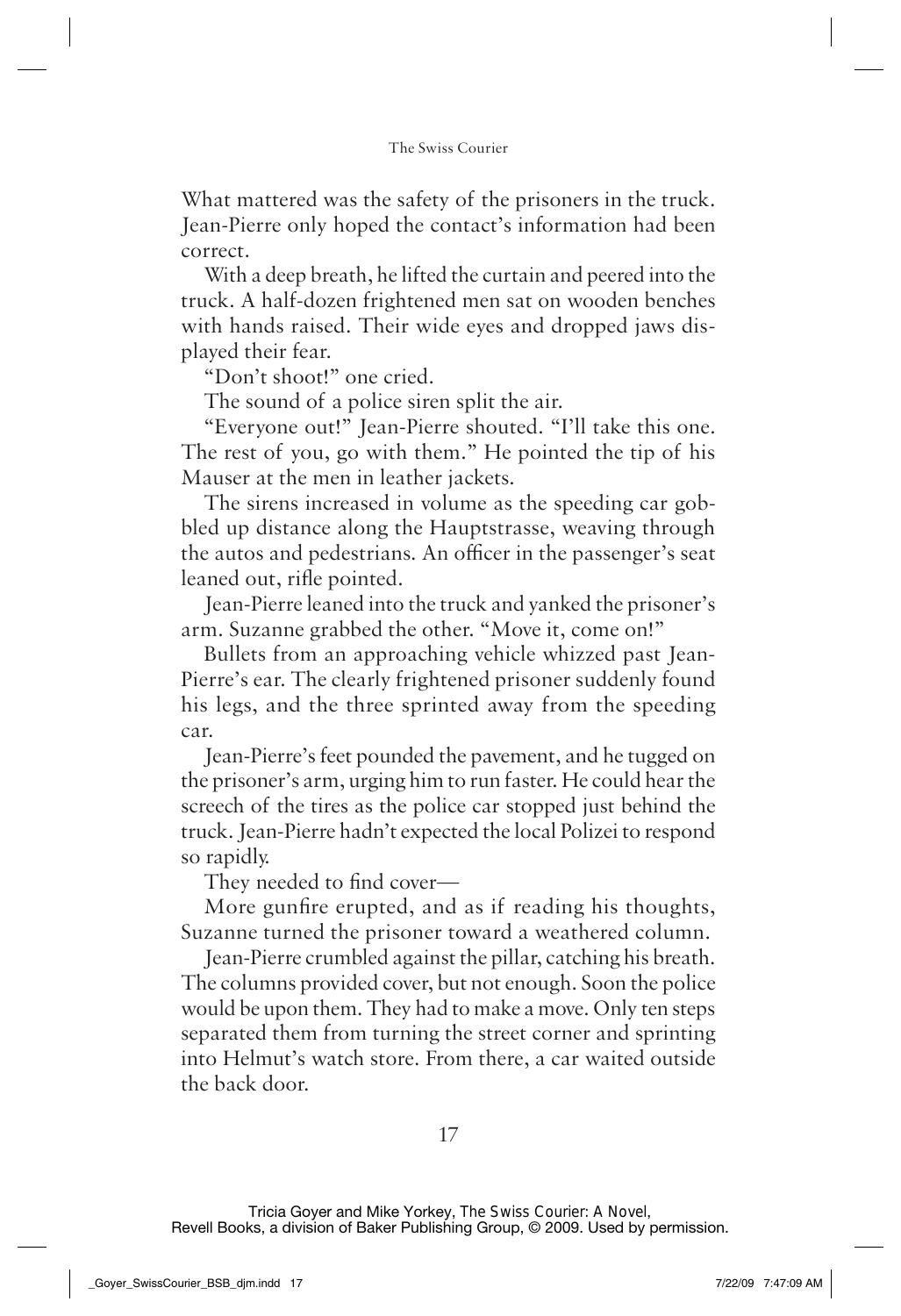Another hail of gunfire struck the plaster. Jean-Pierre mouthed a prayer under his breath.

"Suzanne, we have to get out of here!"

She crouched into a trembling ball, all confidence gone. "They're surrounding us!" The terror in her uncertain timbre was clear. "But what can we do? We can't let them see us run into the store."

"Forget that. We have no choice!" Jean-Pierre raised his pistol and returned several volleys, firing at the two policemen perched behind a parked car.

"Listen to me," he said to Suzanne, taking his eyes momentarily off the police car. "You have to go. You take this guy, and I'll cover you. Once you turn the corner, it's just twenty more meters to Helmut's store." His hands moved as he spoke, slamming a new clip of ammunition into his pistol.

"But what if—"

"I'll join you. Now go!"

Jean-Pierre jumped from behind the protection of the column and rapidly fired several shots. One cop dared expose himself to return fire—not at Jean-Pierre but at the pair running for the corner.

*No!*

Jean-Pierre turned just in time to see Suzanne's body lurch. The clean hit ripped into her flesh between the shoulder blades. She staggered for a long second before dropping with a thud. The gangly prisoner didn't even look back as he disappeared around the corner.

*I can't lose him,* Jean-Pierre thought, remembering again the importance of this mission. Yet to chase after the prisoner meant he'd have to leave his partner behind.

*Suzanne . . .*

He emptied his Mauser at the hidden policemen, ducking as he scrambled toward his partner. Sweeping up her bloody form, he managed to drag her around the corner to safety.

"Go," Suzanne whispered.

"I can't leave you. Stay with me—"